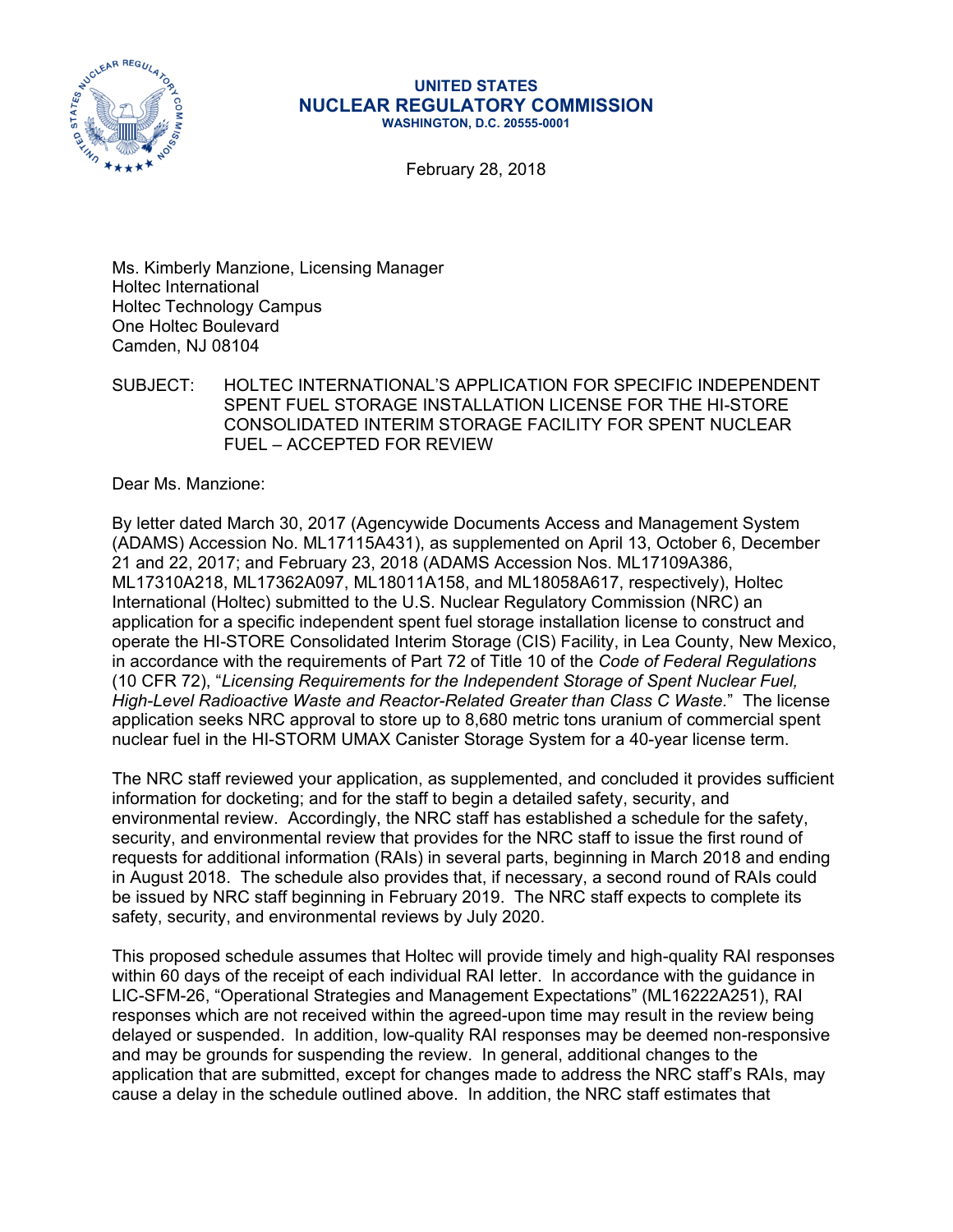K. Manzione 2

completing the review and making an independent assessment of the proposed application will cost approximately 7.5 million dollars.

The NRC staff will be in contact with you to schedule a public meeting in the near future to discuss additional details regarding the review process and communicate staff expectations on quality and timeliness of responses to RAIs. If you have any questions regarding these matters, please contact the Project Manager, Mr. Jose Cuadrado, at (301) 415-0606. Also, please reference Docket No. 72-1051 and CAC/EPID No. L-2017-NEW-0011 in future correspondence related to this action.

Sincerely,

## **/RA/**

Michael C. Layton, Director Division of Spent Fuel Management Office of Nuclear Material Safety and Safeguards

Docket No. 72-1051 CAC/EPID No.: L-2017-NEW-0011